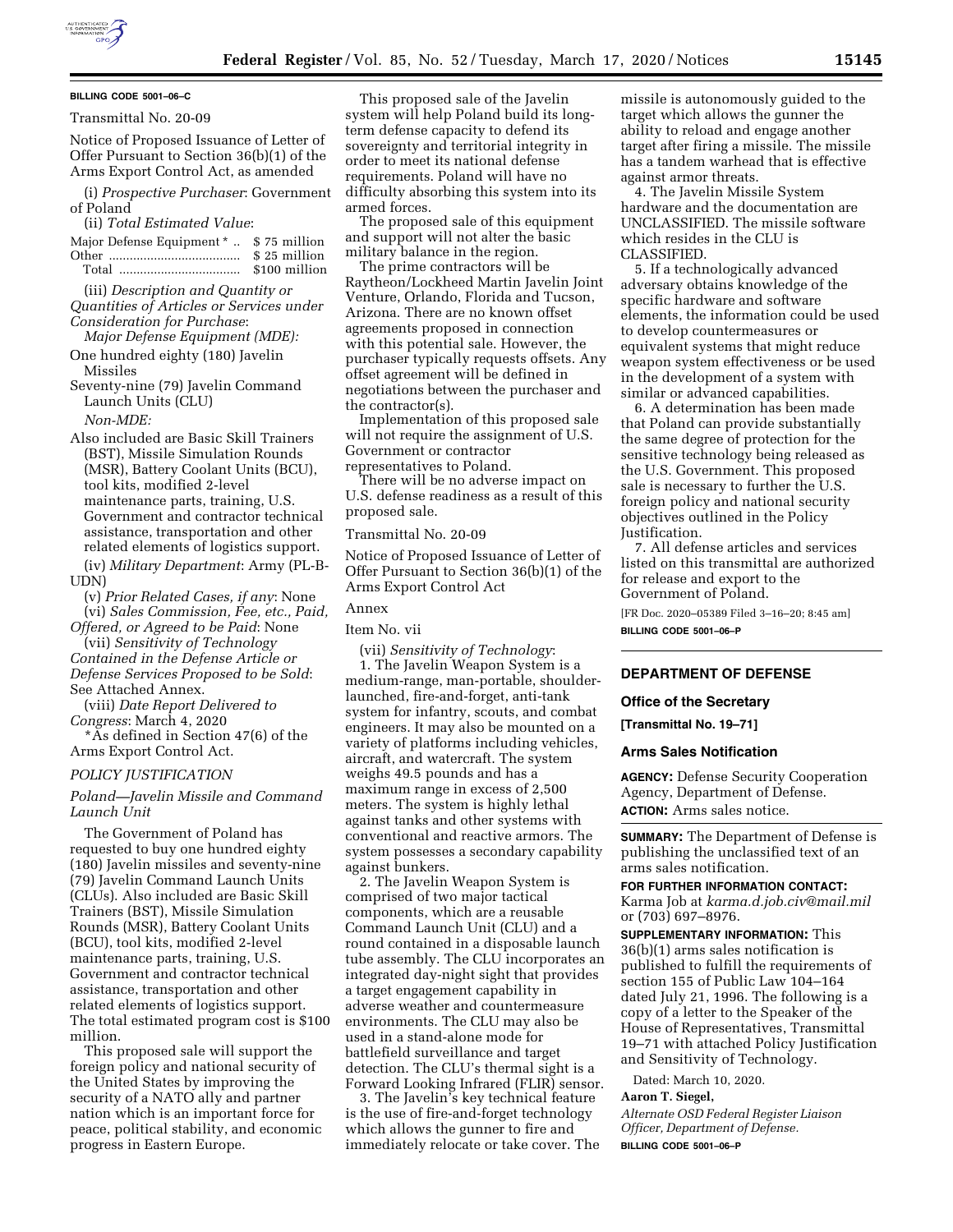

DEFENSE SECURITY COOPERATION AGENCY 201 12TH STREET SOUTH, STE 203 **ARLINGTON, VA 22202-5408** 

The Honorable Nancy Pelosi Speaker of the House U.S. House of Representatives H-209, The Capitol Washington, DC 20515

FFR 2 5 2020

Dear Madam Speaker:

Pursuant to the reporting requirements of Section 36(b)(1) of the Arms Export Control Act, as amended, we are forwarding herewith Transmittal No. 19-71 concerning the Air Force's proposed Letter(s) of Offer and Acceptance to the Government of Tunisia for defense articles and services estimated to cost \$325.8 million. After this letter is delivered to your office, we plan to issue a news release to notify the public of this proposed sale.

Sincerely Charles W. Hoobel Lieutenant General. Director

Enclosures:

- 1. Transmittal
- 2. Policy Justification
- 3. Sensitivity of Technology
- 4. Regional Balance (Classified document provided under separate cover)

# **BILLING CODE 5001–06–C**

Transmittal No. 19-71

Notice of Proposed Issuance of Letter of Offer Pursuant to Section 36(b)(l) of the Arms Export Control Act, as amended

(i) *Prospective Purchaser*: Government of Tunisia

(ii) *Total Estimated Value*:

| Major Defense Equipment *  \$123.2 mil- | lion<br>\$202.6 mil-<br>lion |
|-----------------------------------------|------------------------------|
| <b>TOTAL</b>                            | \$325.8 mil-<br>lion         |

(iii) *Description and Quantity or Quantities of Articles or Services under Consideration for Purchase:* 

*Major Defense Equipment (MDE):*  Three hundred twelve (312) MAU-169 Computer Control Groups (CCG)

Three hundred twelve (312) MXU-1006/B Air Foil Groups (AFG)

Four hundred sixty-eight (468) MK81 250 LB GP Bombs

Eighteen (18) BDU-50s (MK-82 Filled Inert)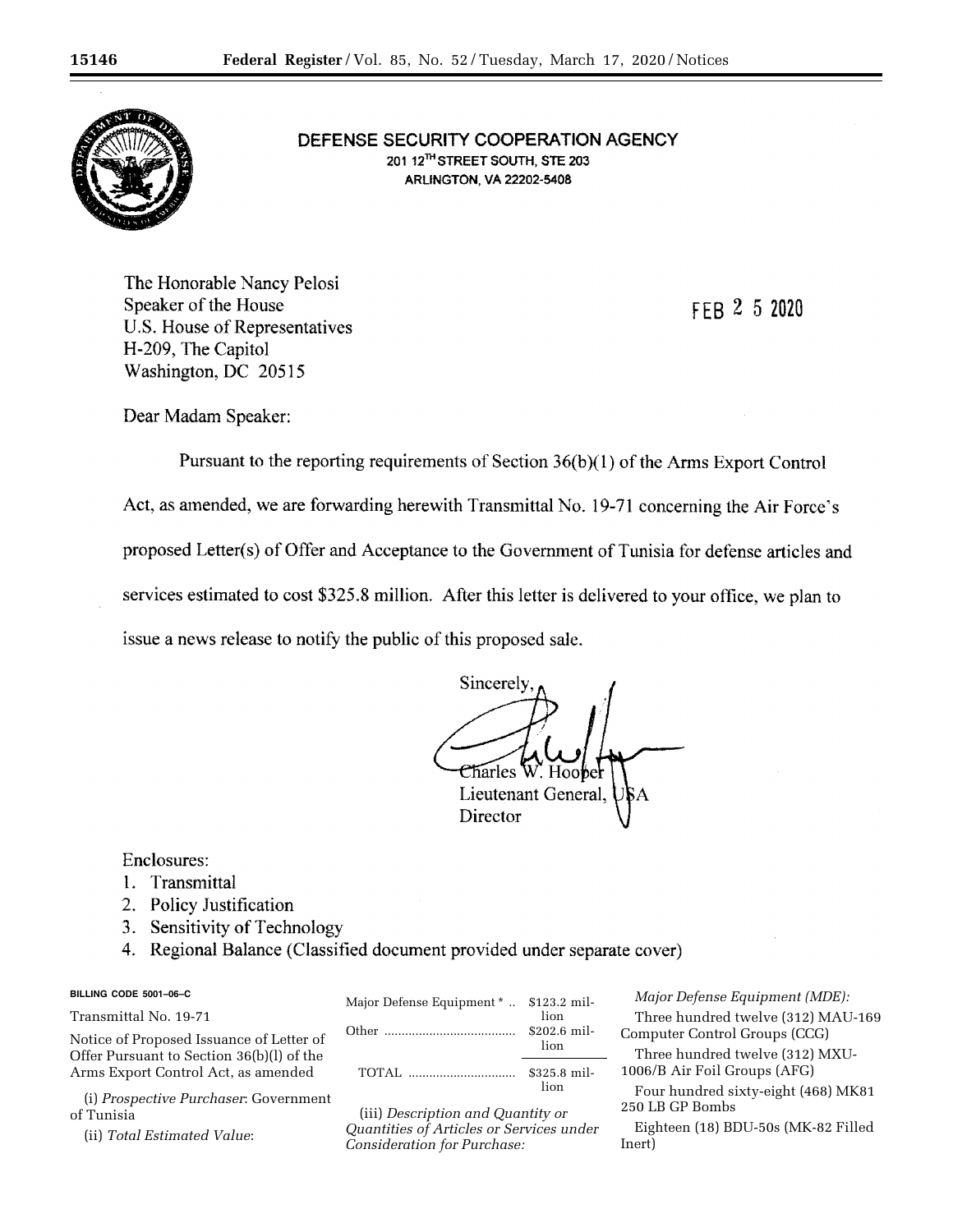Sixty-six (66) MXU-650 C/B Air Foil Groups (AFG), GBU-12

Sixty (60) Guidance Section, Guided Bombs, MAU-209, GBU-10,12,16 Forty-eight (48) MK-82 5001b Bombs Five hundred sixteen (516) FMU-152

A/B Fuzes Eighteen (18) MAU-169H(D-2)/B

Computer Control Groups Three thousand two hundred ninety (3290) Advanced Precision Kill Weapon Systems (APKWS)

*Non-Major Defense Equipment (MDE):*  Also included are four (4) AT-6C Wolverine Light Attack Aircraft; two (2) Pratt & Whitney PT6A-68D 1600 SHP engines (spares); six (6) L-3 WESCAM MX-15D Multi-Spectral Targeting System; six (6) Machine Gun Caliber .50; Cartridge Actuated Device/ Propellant Actuated Device (CAD/PAD); High Explosive Warhead; bomb components, repair and return of weapons, weapons training equipment, practice bombs, TTU-595 Test Set and spares, fin assemblies, rocket motors, training aids/devices/spare parts, aircraft spare parts, support equipment, clothing and textiles, publications and technical documentation, travel expenses, medical services, construction, aircraft ferry support, technical and logistical support services, major modifications/class IV support, personnel training and training equipment, U.S. Government and contractor program support, and other related elements of logistics and program support.

(iv) *Military Department*: Air Force (TU-D-SAC)

(v) *Prior Related Cases, if any*: None (vi) *Sales Commission, Fee, etc., Paid,* 

*Offered, or Agreed to be Paid*: None (vii) *Sensitivity of Technology Contained in the Defense Article or Defense Services Proposed to be Sold*:

See Attached Annex. (viii) *Date Report Delivered to Congress*: February 25, 2020

\* As defined in Section 47(6) of the Arms Export Control Act

# *POLICY JUSTIFICATION*

### *Tunisia—AT-6 Light Attack Aircraft*

The Government of Tunisia has requested to buy four (4) AT-6C Wolverine Light Attack Aircraft with supporting equipment, to include: three hundred twelve (312) MAU-169 Computer Control Groups (CCG); three hundred twelve (312) MXU-1006/B Air Foil Groups (AFG); four hundred sixtyeight (468) MK81 250 LB GP bombs; eighteen (18) BDU-50s (MK-82 Filled Inert); sixty-six (66) MXU-650 C/B Air Foil Groups (AFG), GBU-12; sixty (60) Guidance Section, guided bombs, MAU-

209, GBU-10,12,16; forty-eight (48) MK-82 500lb bombs; five hundred sixteen (516) FMU-152 A/B fuzes; eighteen (18) MAU-169H(D-2)/B Computer Control Groups; and three thousand two hundred ninety (3,290) Advanced Precision Kill Weapon Systems (APKWS); two (2) Pratt & Whitney PT6A-68D 1600 SHP engines (spares); six (6) L-3 WESCAM MX-15D Multi-Spectral Targeting System; six (6) Machine Gun Caliber .50; Cartridge Actuated Device/Propellant Actuated Device (CAD/PAD); High Explosive Warhead; bomb components, repair and return of weapons, weapons training equipment, practice bombs, TTU-595 Test Set and spares, fin assemblies, rocket motors, training aids/devices/ spare parts, aircraft spare parts, support equipment, clothing and textiles, publications and technical documentation, travel expenses, medical services, construction, aircraft ferry support, technical and logistical support services, major modifications/ class IV support, personnel training and training equipment, U.S. Government and contractor program support, and other related elements of logistics and program support. The estimated value is \$325.8 million.

This proposed sale will support the foreign policy and national security of the United States by helping to improve the defense capabilities and capacity of a major non-NATO ally, which is an important force for political stability and economic progress in North Africa. This potential sale will provide additional opportunities for bilateral engagements and further strengthen the bilateral relationship between the United States and Tunisia.

The proposed sale will improve Tunisia's ability to meet current and future threats by increasing their capability and capacity to counterterrorism and other violent extremist organization threats. The AT-6 platform will bolster their capability to respond to and engage threats in multiple areas across the country. Additionally, the procurement of the AT-6 aircraft strengthens interoperability between Tunisia, regional allies, and the United States. Tunisia will have no difficulty absorbing this aircraft into its armed forces.

The proposed sale of this equipment and support will not alter the basic military balance in the region.

The prime contractor will be Textron Aviation Defense LLC, Wichita, Kansas. There are no known offset agreements proposed with this potential sale. However, the purchaser typically requests offsets. Any offset agreement

will be defined in negotiations between the purchaser and the contractor.

Implementation of this proposed sale will require the assignment of two (2) U.S. contractor logistics representatives to Tunisia.

There will be no adverse impact on U.S. defense readiness as a result of this proposed sale.

#### Transmittal No. 19-71

Notice of Proposed Issuance of Letter of Offer Pursuant to Section 36(b)(1) of the Arms Export Control Act

## Annex

## Item No. vii

(vii) *Sensitivity of Technology*: 1. The AT-6 Wolverine is a Beechcraft light attack, armed reconnaissance and irregular warfare and counterinsurgency mission aircraft. With a single engine PT6A–68D Pratt & Whitney engine and Lockheed Martin A-10C mission computer and plug and-play weapons management system with Seek Eagle certification, the AT-6 Wolverine can fire laser-guided rockets and deliver general purpose and inertially-aided munitions.

2. GBU–12 is a 5001b Mk-82 General Purpose (GP) bomb body fitted with the MXU-650 AFG, and MAU-209C/B or MAU-168L/B Computer Control Group (CCG) to guide to its laser designated target. The GBU–12 is a maneuverable, free-fall Laser Guided Bomb (LGB) that guides to a spot of laser energy reflected off of the target. Laser designation for the LGB can be provided by a variety of laser target markers or designators.

3. GBU–58 is a 2501b Mk-81 GP bomb body fitted with the MXU-1006 AFG, and MAU-209C/B or MAU-168L/B CCG to guide to its laser designated target. The GBU–58 is a maneuverable, free-fall LGB that guides to a spot of laser energy reflected from the target. Laser designation for the LGB can be provided by a variety of laser target markers or designators.

4. Mk-82 General Purpose (GP) bomb is a 500 pound, free-fall, unguided, lowdrag weapon usually equipped with the mechanical M904 (nose) and M905 (tail) fuzes or the radar-proximity FMU-113 air-burst fuze. The Mk-82 is designed for soft, fragment sensitive targets and is not intended for hard targets or penetrations. The explosive filling is usually tritonal, though other compositions have sometimes been used.

5. BDU-50 (Mk-82 Inert) GP bomb is a 500 pound, free-fall, unguided, lowdrag training weapon. There are no explosive elements with this bomb; it does not have a fuze and will not detonate when it hits the ground. It is